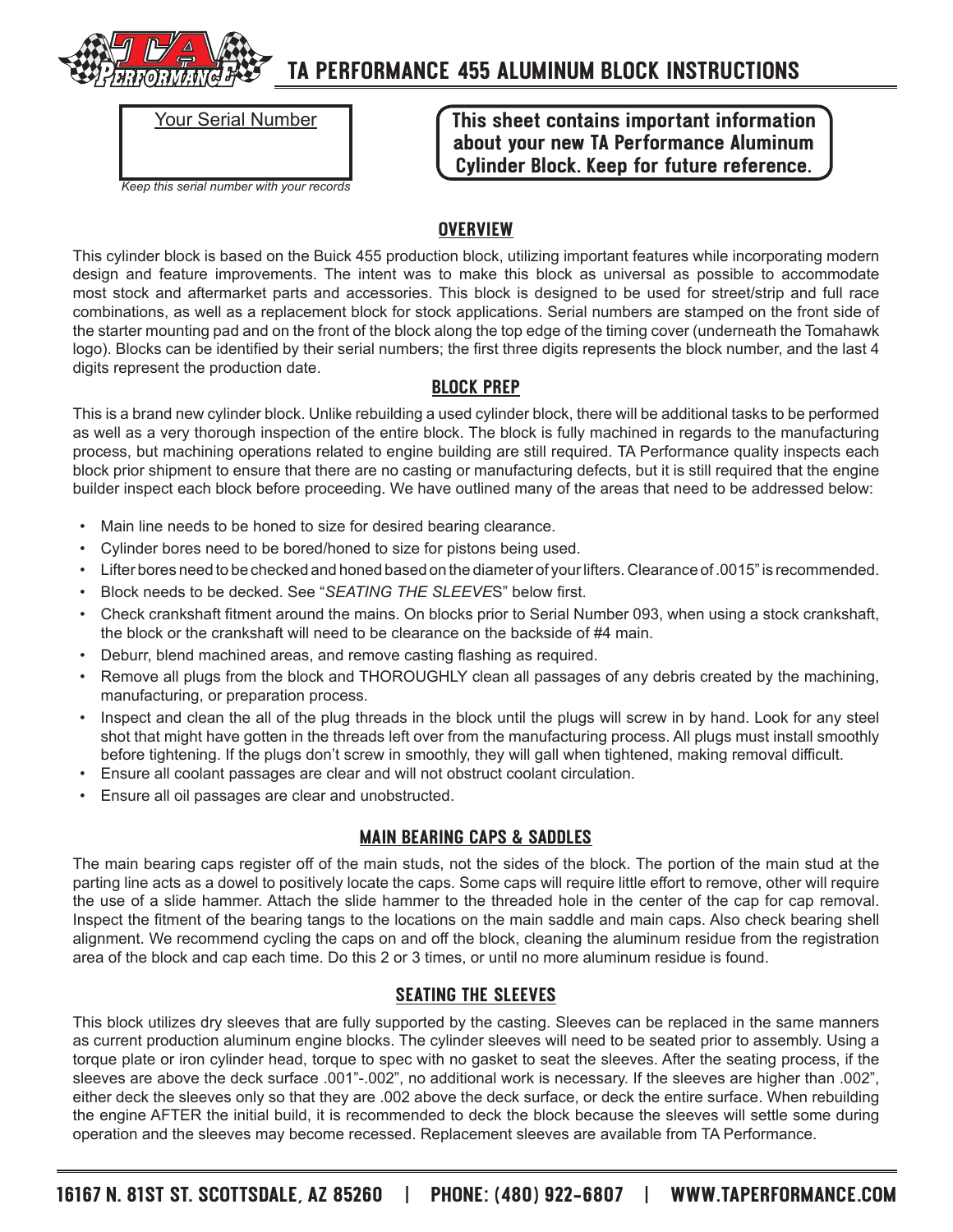

## **TA PERFORMANCE 455 ALUMINUM BLOCK INSTRUCTIONS**

#### **Bore & Honing**

The nominal bore size is 4.340" with 4.300" bores available (for an additional fee); bore and hone to your piston size as required. The largest recommended bore is 4.500". When over-boring, you first need to bore the cylinders, then polish and radius the sharp edge at the bottom of the sleeve. Then you can final hone the bore. Failing to polish and radius the sharp edge could result in *severe* scuffing of the piston shirt.

#### **Oil Pump Feed Line**

The oil pump feed line from the timing cover is not machined all the way through on the front of the block. This is done intentionally so that people using an external oil pump do not need to plug the hole in the block. The location is spot faced, so if you are going to use the factory oil pump in the timing cover you need finish drilling the hole through using a drill bit ranging from 1/2" to 9/16". You don't have to drill very far, only 1/4"-1/2". If you are going to drill the hole by hand, we recommend starting with a 1/2" drill bit and working your way up to the final size. Drilling it by hand tends to wallow the hole out a bit, so it will be larger than the drill bit you are using. If you have a mill that is large enough to drill the block on (preferred method) you can go straight to a 9/16" drill bit.

#### **Camshaft & Cam Bearings**

Oil is transferred from the passenger side of the block to the driver side by a passage at the rear of the block. Unlike the original Buick configuration, it is not transferred across the front of the cam journal. Oil is delivered into the cam journals at the 6 o'clock position from the mains. The use of TA's grooved cam bearings is HIGHLY recommended. For cylinder blocks with a 54mm cam tunnel, use cam bearings P/N: TA 1565.

#### **Cylinder Heads**

All cylinder head bolt bosses are dry, no sealant is required. The block will accommodate all cylinder heads without modification. We do not recommend using stock head bolts, please use TA head bolts & studs for best results. TA Performance carries head bolts & studs for most combinations.

#### **Oil Pan & Pickup Tube**

To incorporate 4 bolt splayed main caps, the oil pan rail was straightened on the passenger side of the block. All available oil pans will not fit; modification to current oil pans or an aluminum block specific oil pan is required. Use Part # TA 1511TA oil pan & pick up tube kit. The pickup tube location was moved from the mid-back of the block, to the front to make room for the splayed main studs. If using a wet sump oil system, the pick up tube will be different than production ones. Use Part # TA 1511G pick up tube.

#### **Gaskets & Seals**

TA Performance "Orange Crush" head gaskets P/N: TA 1723C are preferred when using a standard size bore. When using Cometic multi-layer steel head gaskets, ensure the cylinder sleeves are no more than .0015" above the deck of the block (if not decked level). A 1/8" thick cork oil pan gasket is available from TA Performance, P/N: TA 1700-455AL. Blocks machined with a 3.0" main require the use of P/N: TA 1515 or TA 1515B (1 piece) rear main seal.

#### **Transmission Bolt Pattern(s)**

This block incorporates multiple GM transmission bolt patterns. Most popular Chevrolet and Buick-Oldsmobile-Pontiac-Cadillac transmissions should bolt to this block.

#### **Material Specs & Care**

This block is made from 356-T6 cast aluminum with ductile iron sleeves and 11L17 billet steel main caps. The block should be stored in a dry environment to protect against corrosion of the aluminum and/or steel components. Aluminum and steel components can be kept oiled or coated in WD-40 to prevent from rusting. When in service we recommend the use of distilled water with the addition of RMI-25 coolant conditioner, available from TA Performance, for the best corrosion protection and cooling. Do not expose the block to an environment that could cause the water in the block to freeze if you are not using a coolant with anti-freeze protection. Drain plugs are incorporated into the water jackets to drain the fluid during storage if desired.